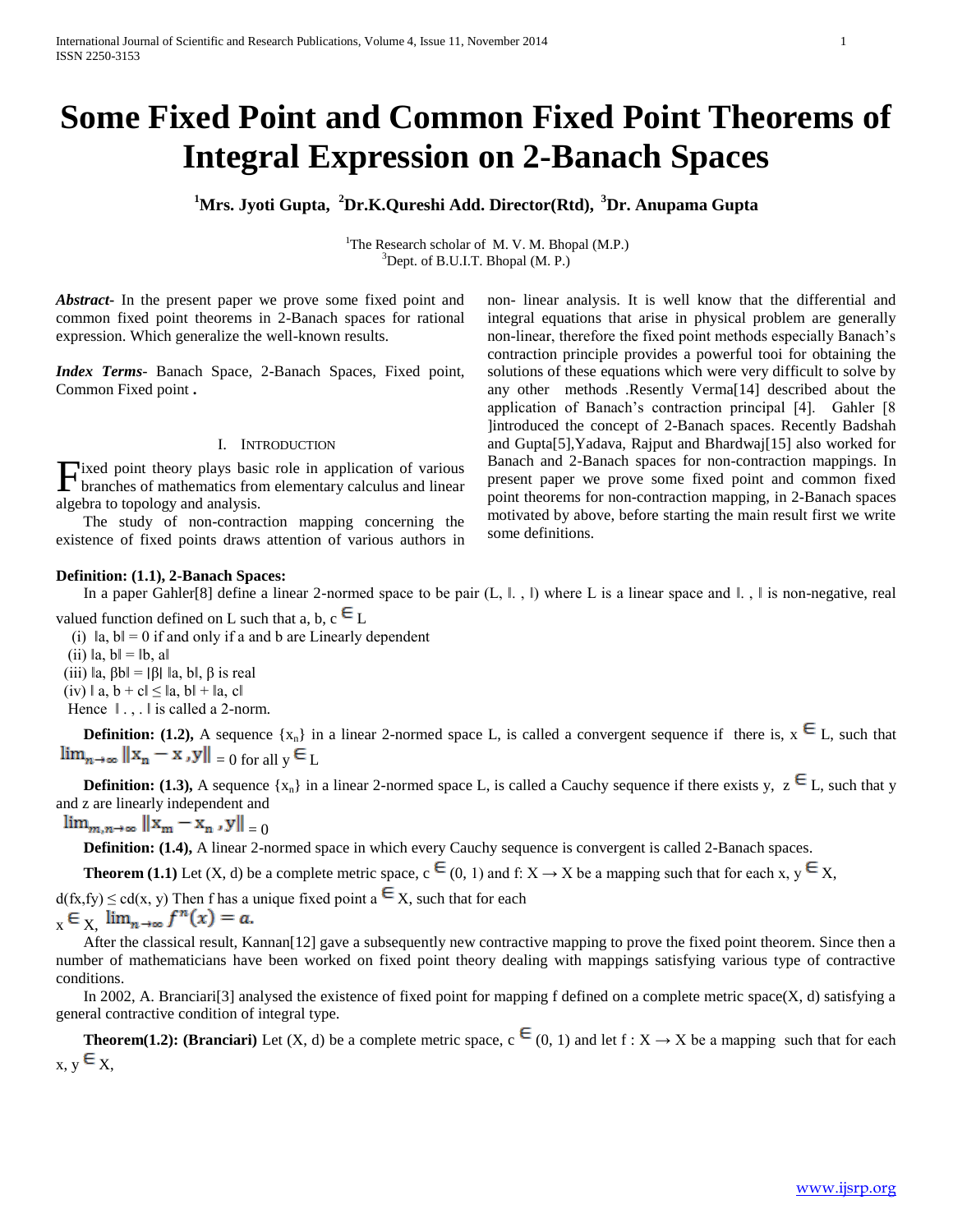$$
\int_0^{d(fx,fy)} \varphi(t) dt \leq
$$
  

$$
c \int_0^{d(x,y)} \varphi(t) dt \text{ where } \varphi: [0, +\infty) \to [0, +\infty)
$$

is a Lebesgue integrable mapping which is summmable on each compact subset of  $[0, +\infty)$ , non-negative, and such that for each  $\varepsilon > 0$ ,  $\int_0^{\varepsilon} \phi(t) dt$  then f has a unique fixed point  $a \in X$ , such that for each  $x \in X$ 

$$
\lim_{n\to\infty}f_{n(x)=a}.
$$

 After the paper of Branciari, a lot of research works have been carried out on generalizing contractive condition of integral type for different contractive mappings satisfying various

 Known properties. A fine work has been done by Rhoades [5] extending the result of Branciari by replacing the condition [1.2] by the following

$$
\int_0^{d(fx,fy)} \varnothing(t)dt \leq c \int_0^{\max\{d(x,y),d(x,fx),d(y,fy),\frac{d(x,fy)+d(y,fx)\}}{2}}, \varnothing(t) dt.
$$

**Theorem(1.3):** Let T be a mapping of a 2-Banach spaces into itself. If T satisfies the following conditions:

(1)  $T^2 = I$ , where I is identity mapping

(2)  $\|Tx - Ty\|$ , all

$$
\ge \alpha \frac{\|x-Tx,a\| + \|y-Ty,a\|}{\|x-y,a\|} + \\ \beta \frac{\|y-Ty,a\| \|y-Tx,a\| \|x-Ty,a\| + \|x-y,a\|^3}{\|x-y,a\|^2} + \\ \gamma \left[ \frac{\|x-Tx,a\| + \|y-Ty,a\|}{2} \right] + \delta \left[ \frac{\|x-Ty,a\| + \|y-Tx,a\|}{2} \right] + \\ \eta \left\|x-y,a\right\|
$$

Where  $x \neq y$ ,  $a > 0$  is real with  $8\alpha + 10\beta + 4\gamma + 2\delta + 3\eta > 4$ . Then T has unique fixed point. Our main result is modified the above result in integral type mapping. A. S. Saluja[1].

## II. MAIN RESULT

### **Theorem (2 . 1)**

 Let T be a mappings of a 2-Banach space X into itself. T satisfy the following conditions: (1)  $T^2 = I$ , where I is identity mapping,

$$
\int_0^{\|Tx-Ty,a\|} \emptyset(t)dt \ge a \int_0^{\frac{\|x-Tx,a\|\|y-Ty,a\|}{\|x-y,a\|}} \emptyset(t)dt + \beta
$$

$$
\int_0^{\frac{||y-Ty,a|| ||y-Tx,a|| ||x-Ty,a|| + ||x-y,a||^2}{||x-y,a||^2}} \emptyset(t) dt + \gamma \int_0^{\frac{||x-Tx,a|| + ||y-Ty,a||}{2}} \emptyset(t) dt
$$
  
+
$$
\delta \int_0^{\frac{||x-Ty,a|| + ||y-Tx,a||}{2}} \emptyset(t) dt + \eta \int_0^{||x-y,a||} \emptyset(t) dt
$$

For every  $x, y \in X$ ,  $\alpha, \beta, \gamma, \delta, \eta \in [0,1]$  with  $x \neq y$  and

 $8\alpha + 10\beta + 4\gamma + 3\delta + 2\eta > 4$ . Also  $\emptyset$ :  $[0, +\infty) \rightarrow [0, +\infty)$  is a Lebesgue integrable mapping which is summable on each compact subset of  $[0,+\infty)$ , non- negative and such that for each  $\varepsilon > 0$ ,  $\int_0^{\varepsilon} \phi(t) dt$ , Then T has unique fixed point.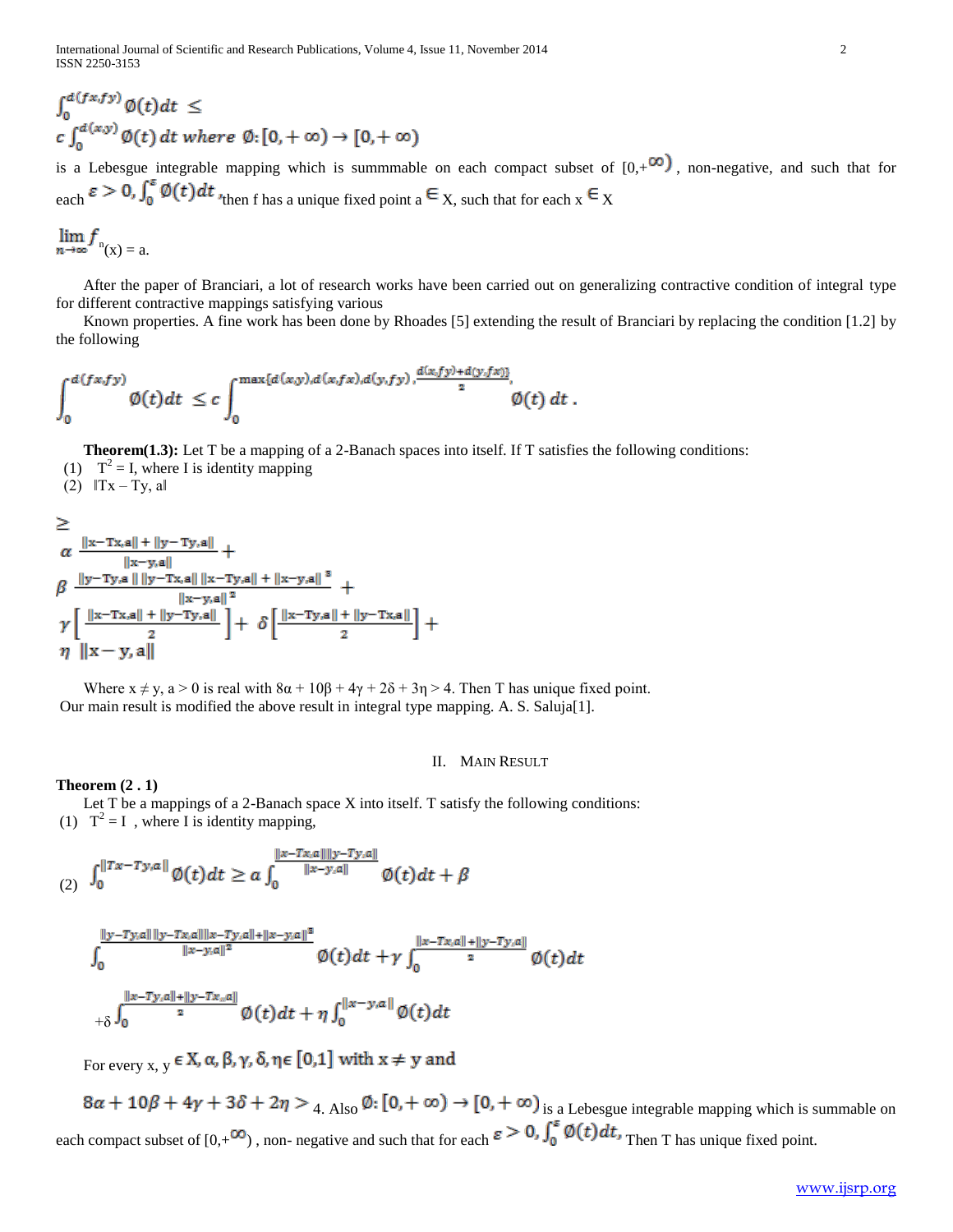International Journal of Scientific and Research Publications, Volume 4, Issue 11, November 2014 3 ISSN 2250-3153

**Proof :** Suppose x is any point in 2-Banach space X. Taking  $y = 2$  x,  $z = T(y)$  $\int_0^{||z-x,a||} \emptyset(t) dt = \int_0^{||Ty-T^2x,a||} \emptyset(t) dt = \int_0^{||Ty-T(Tx),a||} \emptyset(t) dt$  ≥  $+$ +  $+$  ≥  $\emptyset(t)dt$  $+$  $\gamma\int_{0}^{\frac{||y-Ty,a||+||Tx-x,a||}{2}}\phi(t)dt + \delta\int_{0}^{\frac{||y-x,a||+||Tx-y,a||+||y-Ty,a||}{2}}\phi(t)dt$  + ≥  $\frac{\|Tx-x,a\|\left[\frac{1}{2}\|x-Tx,a\|+\|y-Ty,a\|\right]\frac{1}{2}\|x-Tx,a\|+\frac{1}{8}\|x-Tx,a\|^3}{\frac{1}{4}\|x-Tx,a\|^2}$ 0  $\varnothing(t)dt$ + +  $_{+}\eta \int_{0}^{\frac{1}{2}||x-Tx,a||} \varphi(t) dt$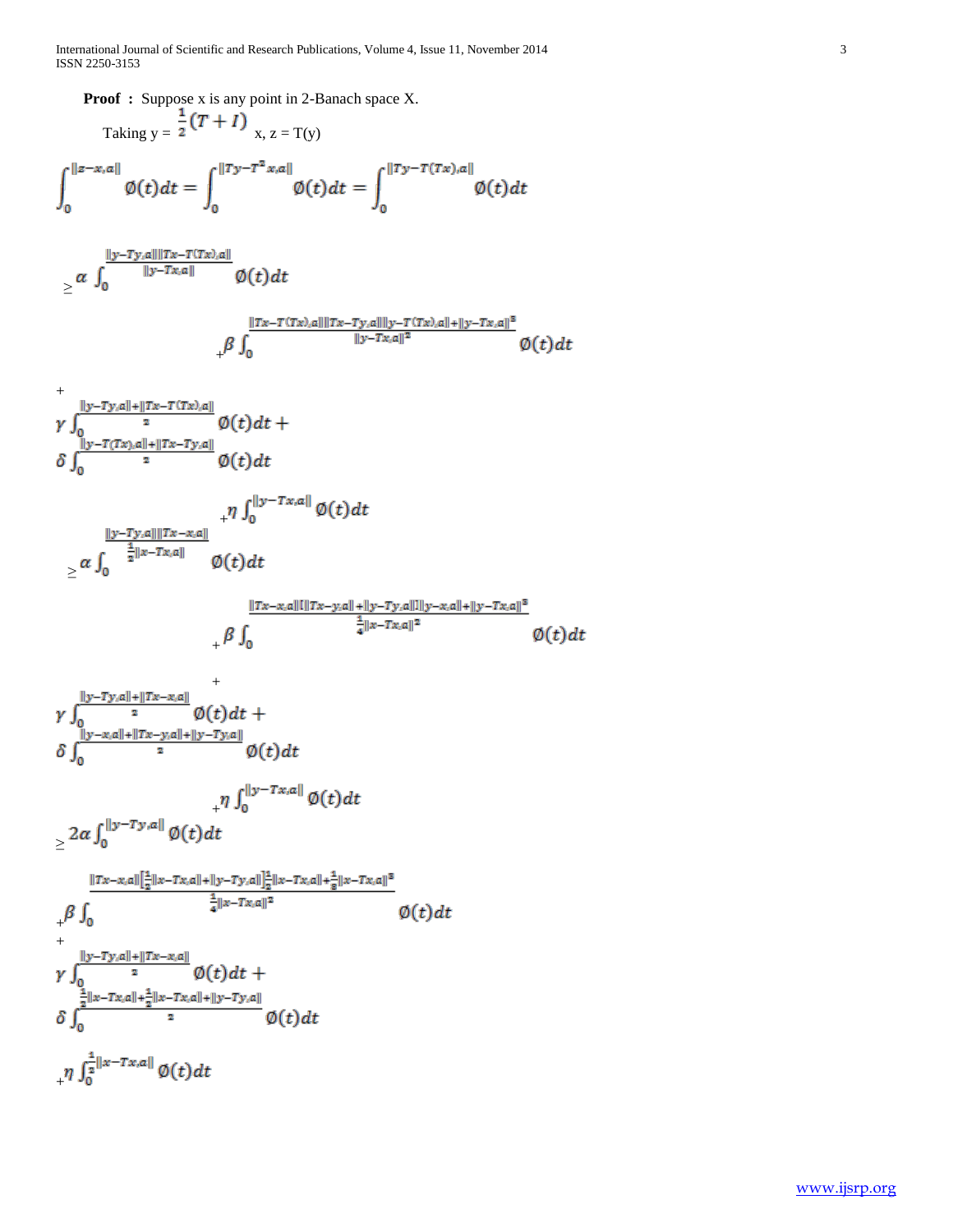International Journal of Scientific and Research Publications, Volume 4, Issue 11, November 2014 4 ISSN 2250-3153

$$
\leq
$$
\n
$$
2\alpha \int_0^{||y-Ty,a||} \emptyset(t)dt +
$$
\n
$$
\frac{\beta}{2} \int_0^4 \left[\frac{1}{2}||x-Tx,a||+||y-Ty,a||\right] + \frac{||x-Tx,a||^3}{||x-Tx,a||^2} \emptyset(t)dt + \gamma
$$

$$
\int_{0}^{\frac{||y-Ty,a||+||Tx-x,a||}{2}} \phi(t)dt + \delta \int_{0}^{\frac{||x-Tx,a||+||y-Ty,a||}{2}} \phi(t)dt + \frac{n}{2} \int_{0}^{||x-Tx,a||} \phi(t)dt
$$
\n
$$
\geq 2\alpha \int_{0}^{||y-Ty,a||} \phi(t)dt + \frac{\beta}{2} \int_{0}^{[3||x-Tx,a||+4||y-Ty,a||]} \phi(t)dt + \gamma
$$
\n
$$
\int_{0}^{\frac{||y-Ty,a||+||Tx-x,a||}{2}} \phi(t)dt + \delta \int_{0}^{\frac{||x-Tx,a||+||y-Ty,a||}{2}} \phi(t)dt + \frac{n}{2} \int_{0}^{||x-Tx,a||} \phi(t)dt
$$
\n
$$
\geq (\frac{3\beta}{2} + \frac{\gamma}{2})
$$
\n
$$
+ \frac{\delta}{2} + \frac{\gamma}{2} \int_{0}^{||x-Tx,a||} \phi(t)dt + (2\alpha + 2\beta + \frac{\gamma}{2} + \frac{\delta}{2}) \int_{0}^{||y-Ty,a||} \phi(t)dt
$$
\n
$$
\geq \frac{1}{2} (3\beta + \gamma + \delta + \eta) \int_{0}^{||x-Tx,a||} \phi(t)dt + \frac{1}{2} (4\alpha + 4\beta + \gamma + \delta) \int_{0}^{||y-Ty,a||} \phi(t)dt \dots (2.1.1)
$$

Now for

$$
\int_{0}^{||u-x,a||} \emptyset(t)dt = \int_{0}^{||2y-z-x,a||} \emptyset(t)dt = \int_{0}^{||Ty-Ty,a||} \emptyset(t)dt
$$
\n
$$
\geq \alpha \int_{0}^{\frac{||x-Tx,a||||y-Ty,a||}{||x-y,a||}} \emptyset(t)dt
$$
\n
$$
+ \beta \int_{0}^{\frac{||y-Ty,a||||y-Tx,a||||x-Ty,a||+||x-y,a||^{2}}{||x-y,a||^{2}}} \emptyset(t)dt
$$
\n
$$
+ \gamma \int_{0}^{\frac{||x-Tx,a||+||y-Ty,a||}{2}} \emptyset(t)dt + \delta \int_{0}^{\frac{||x-Ty,a||+||y-Tx,a||}{2}} \emptyset(t)dt
$$
\n
$$
+ \gamma \int_{0}^{||x-y,a||} \emptyset(t)dt
$$
\n
$$
\geq \alpha \int_{0}^{\frac{||x-Tx,a||||y-Ty,a||}{\frac{1}{2}||x-Tx,a||}} \emptyset(t)dt
$$

$$
\geq \alpha \int_0^{\frac{1}{2}||x-Tx,a||} \phi(t)dt
$$
  

$$
+ \beta \int_0^{\frac{||y-Ty,a||^{\frac{1}{2}}||y-Tx,a||^{\frac{1}{2}}||x-Ty,a||^{\frac{1}{2}}||x-Ty,a||^{\frac{1}{2}}}{\frac{1}{4}||x-Tx,a||^2}} \phi(t)dt
$$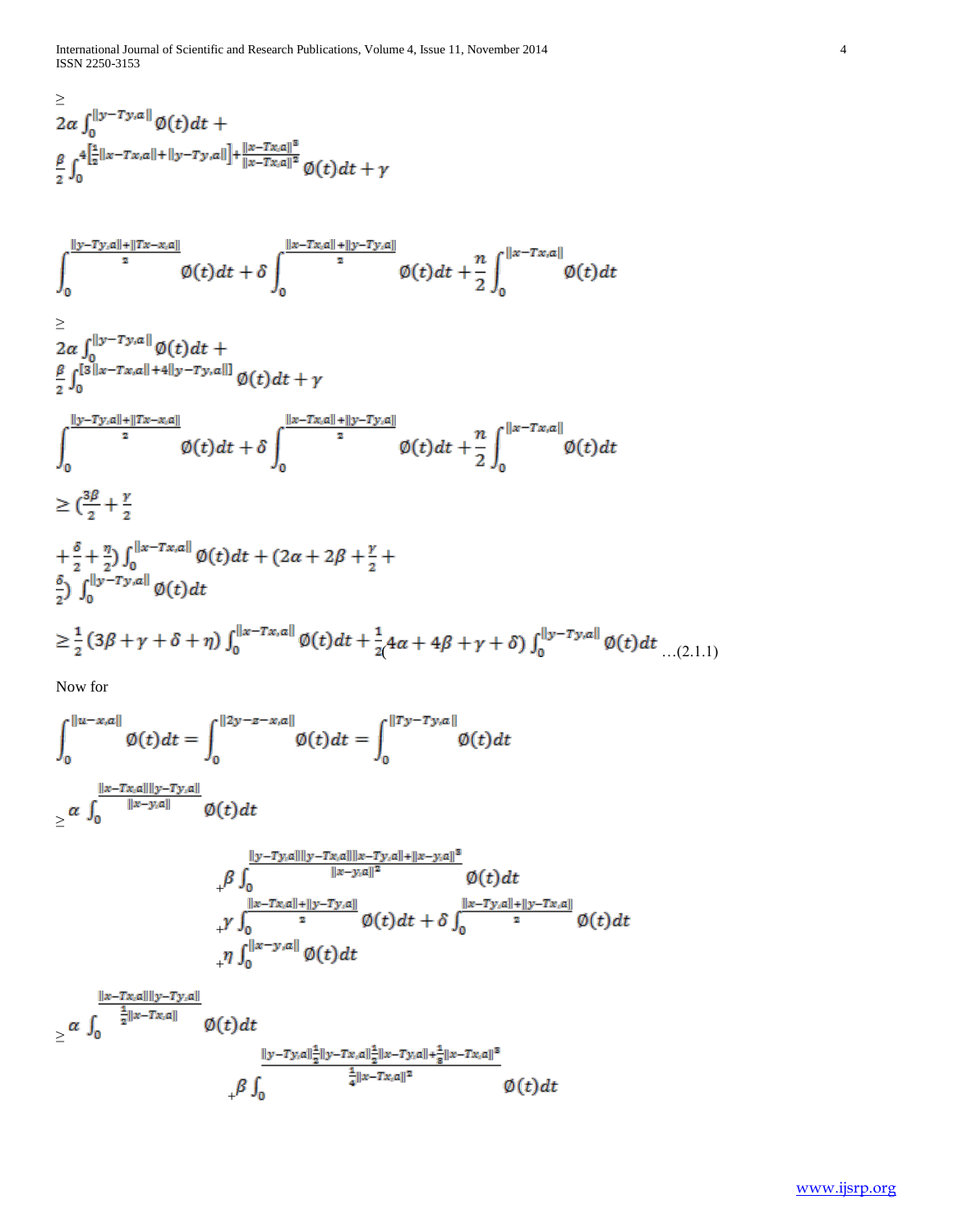$$
\int_{0}^{+\frac{||x-Tx,a||+||y-Ty,a||}{2}} \frac{\phi(t)dt}{\int_{0}^{\frac{1}{2}||x-Tx,a||} \frac{1}{2}dx-Tx,a||} \phi(t)dt
$$
\n
$$
\int_{0}^{\frac{1}{2}||x-Tx,a||+\frac{1}{2}||x-Tx,a||} \phi(t)dt
$$
\n
$$
\int_{0}^{\frac{||x-Tx,a||+||y-Ty,a||}{2}} \frac{\phi(t)dt}{\int_{0}^{\frac{||x-Tx,a||}{2}} \phi(t)dt + \gamma
$$
\n
$$
\int_{0}^{\frac{||x-Tx,a||+||y-Ty,a||}{2}} \frac{\phi(t)dt + \delta \int_{0}^{\frac{||x-Tx,a||}{2}} \phi(t)dt + \eta \int_{0}^{\frac{1}{2}||x-Tx,a||} \phi(t)dt
$$
\n
$$
\geq (\frac{\rho}{2} + \frac{\gamma}{2} + \frac{\delta}{2} + \frac{\eta}{2}) \int_{0}^{||x-Tx,a||} \phi(t)dt + (2\alpha + \beta + \frac{\gamma}{2}) \int_{0}^{||x-Tx,a||} \phi(t)dt
$$
\n
$$
\geq \frac{1}{2}(\beta + \gamma + \delta + \eta) \int_{0}^{||x-Tx,a||} \phi(t)dt + \frac{1}{2}4\alpha + 2\beta + \gamma) \int_{0}^{||y-Ty,a||} \phi(t)dt
$$
\n
$$
\geq \frac{1}{2}(\beta + \gamma + \delta + \eta) \int_{0}^{||x-Tx,a||} \phi(t)dt + \int_{0}^{||x-u,a||} \phi(t)dt
$$
\n
$$
\geq \frac{1}{2}(\beta + \gamma + \delta + \eta) \int_{0}^{||x-Tx,a||} \phi(t)dt + \frac{1}{2}4\alpha + 4\beta + \gamma + \eta + \delta)
$$
\n
$$
\int_{0}^{||y-Ty,a||} \phi(t)dt
$$
\n
$$
\geq \frac{1}{2}(3\beta + \gamma + \delta + \eta) \int_{0}^{||y-Ty,a||} \phi(t)dt
$$
\n
$$
\geq \frac{1}{2}(3\beta + \gamma + \delta + \eta + \beta + \gamma + \delta + \eta) \int_{0}^{||x-Tx,a||} \phi(t)dt
$$
\n
$$
\geq \frac{1}{
$$

On the other hand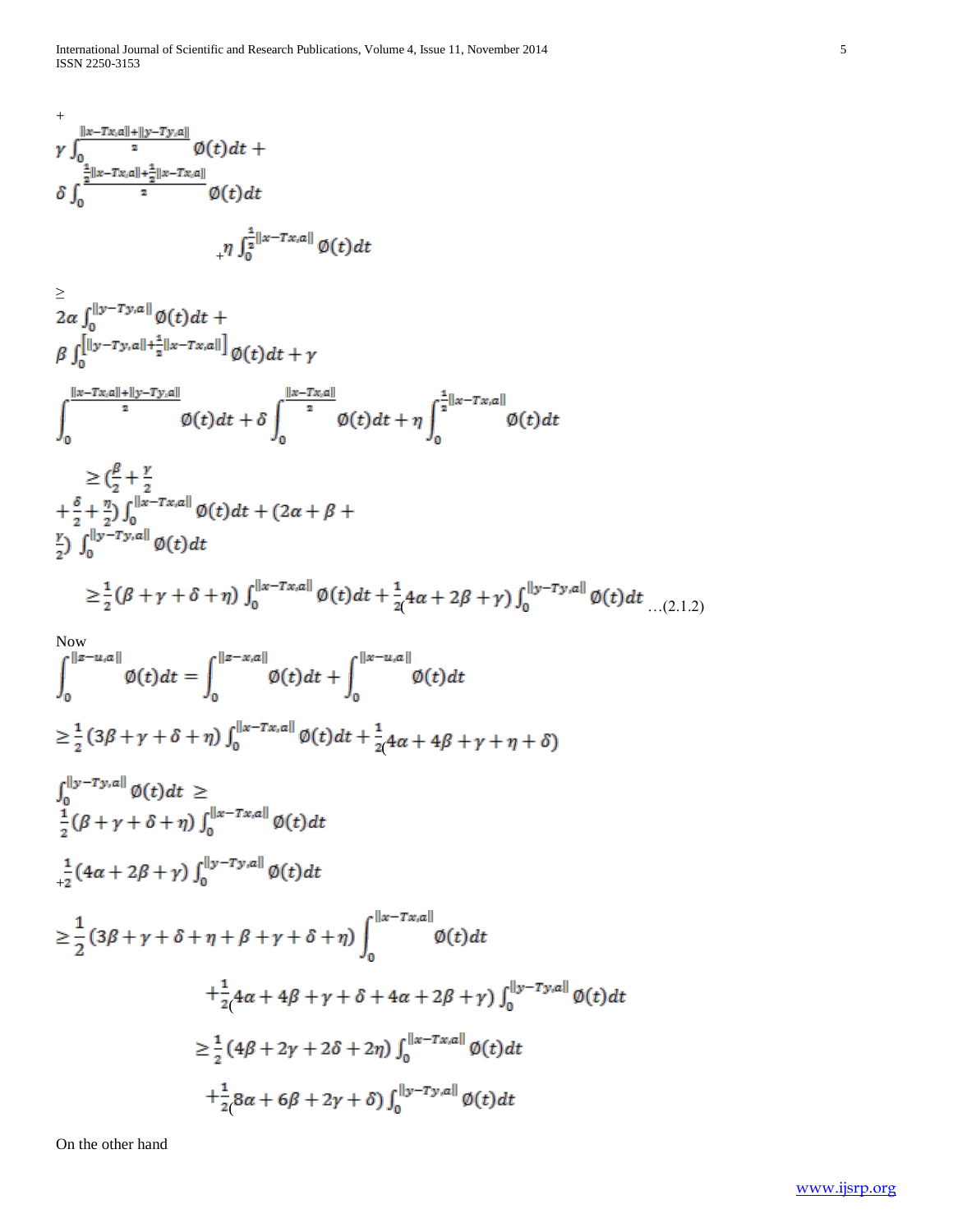International Journal of Scientific and Research Publications, Volume 4, Issue 11, November 2014 6 ISSN 2250-3153

$$
\int_0^{||z-u,a||} \emptyset(t)dt = \int_0^{||T(y)-(2y-z),a||} \emptyset(t)dt
$$
  
= 
$$
\int_0^{||T(y)-2y+T(y),a||} \emptyset(t)dt
$$
  
= 
$$
2 \int_0^{||Ty-y,a||} \emptyset(t)dt
$$

So

$$
\int_{0}^{||Ty-y,a||} \phi(t)dt \geq \frac{1}{2} (4\beta + 2\gamma + 2\delta + 2\eta) \int_{0}^{||x-Tx,a||} \phi(t)dt \n+ \frac{1}{2} (8\alpha + 6\beta + 2\gamma + \delta) \int_{0}^{||y-Ty,a||} \phi(t)dt \n[4 - (8\alpha + 6\beta + 2\gamma + \delta) \int_{0}^{||Ty-y,a||} \phi(t)dt \geq \n(4\beta + 2\gamma + 2\delta + 2\eta) \int_{0}^{||x-Tx,a||} \phi(t)dt \n+ \int_{0}^{||x-Tx,a||} \phi(t)dt \leq \frac{4 - (8\alpha + 6\beta + 2\gamma + \delta)}{(4\beta + 2\gamma + 2\delta + 2\eta)} \int_{0}^{||Ty-y,a||} \phi(t)dt \n+ \int_{0}^{||x-Tx,a||} \phi(t)dt \leq k \int_{0}^{||Ty-y,a||} \phi(t)dt \n= (8\alpha + 10\beta + 4\gamma + 3\delta + 2\eta > 4)
$$

Where  $k = \frac{4 - (8\alpha + 6\beta + 2\gamma + \delta)}{(4\beta + 2\gamma + 2\delta + 2\eta)} < 1$ 

Let 
$$
R = \frac{1}{2}(T + 1)
$$
,  
\n
$$
\int_{0}^{||R^{2}(x) - R(x), a||} \emptyset(t) dt = \int_{0}^{||R(R(x)) - R(x), a||} \emptyset(t) dt
$$
\n
$$
\int_{0}^{||R(y) - y, a||} \emptyset(t) dt = \frac{1}{2} \int_{0}^{||y - Ty, a||} \emptyset(t) dt
$$
\n
$$
< \frac{k}{2} \int_{0}^{||x - Tx, a||} \emptyset(t) dt
$$

By the definition of R we claim that  ${R^n(x)}$  is a Cauchy sequence in X,  ${R^n(x)}$  is converges to so element  $x_0$  in X .So Hence  $T(x_0) = x_0$  $SO x_0$  is a fixed point of T.

## **Uniqueness:**

If possible  $y_0 \neq x_0$  is another fixed point of T. Then